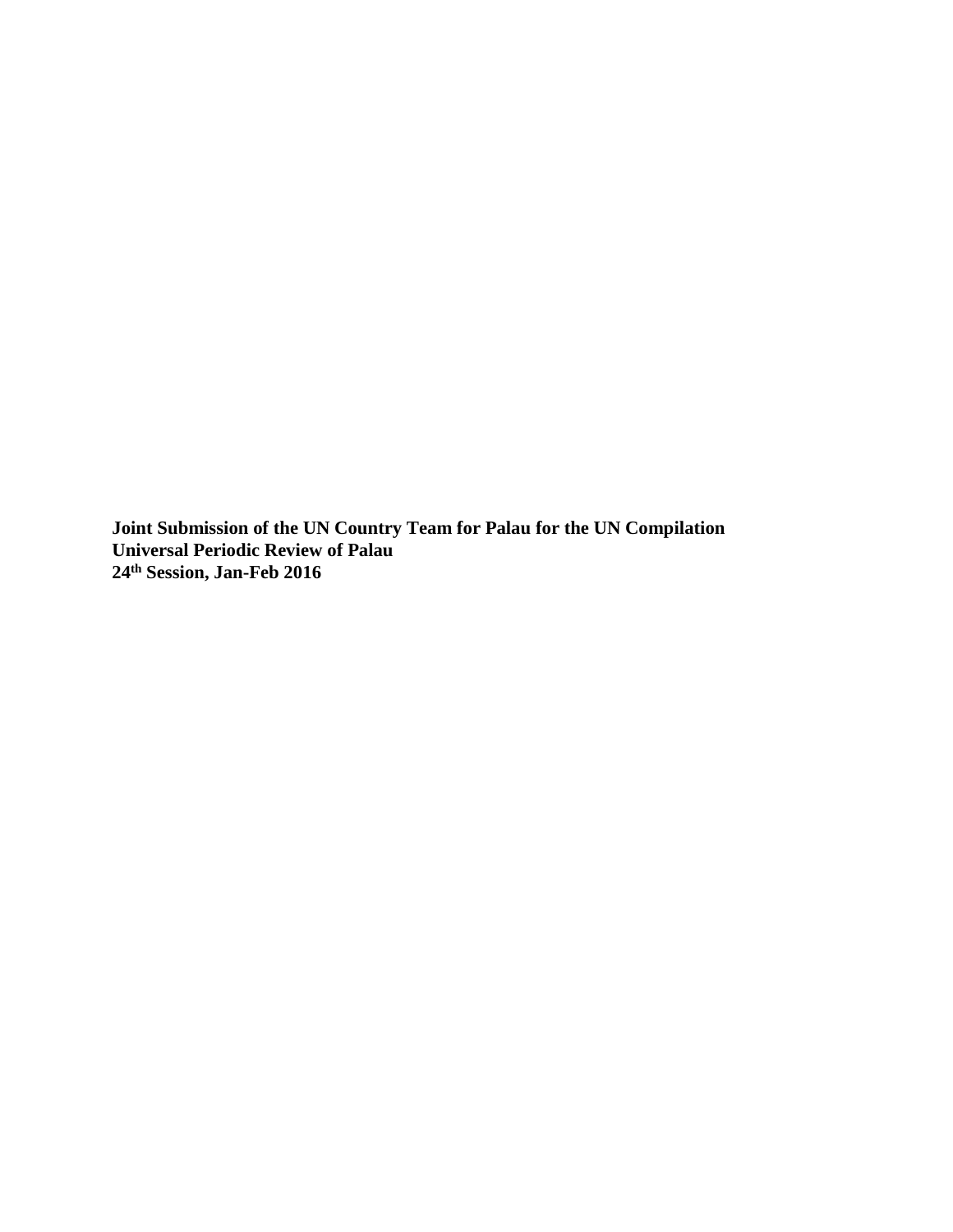## **Introduction**

- 1. As Palau prepares for its second cycle review of the UPR in 2016, this submission is made by members of the Pacific Regional Offices that cover Palau<sup>i</sup>. While the submission provides available information, it does not attempt to provide a comprehensive review of the human rights situation in Palau.
- 2. UNCT Pacific hopes that the preparations for the second review are seized as an opportunity for the Government and stakeholders to engage in consultations and exchange of views on new developments and implementation of the 2011 UPR recommendations. It also encourages the Government to use the outcomes of the second review to further the enjoyment of human rights in Palau.

# **I. BACKGROUND AND FRAMEWORK**

## **A. Scope of international obligations**

1. Palau has acceded to and ratified only two of the nine international human rights conventions and it remains a signatory to the remaining seven treaties<sup>ii</sup>. Since the last UPR, Palau ratified the Convention on the Rights of Persons with Disabilities (CRPD) in 2013.

## 2. **The UNCT recommends that Palau ratify and accede to the remaining seven international human rights treaties and their optional protocols**.

3. Since its last UPR, Palau became a member of the International Labour Organization (ILO) in 2012 and ratified the Maritime Labour Convention, 2006. Apart from this Convention, Palau has not ratified the eight fundamental conventions of the ILO. **The UNCT recommends that Palau ratify and implement the eight fundamental Conventions of the ILO.**

## **B. Constitutional and legislative framework**

# **A. Institutional and human rights infrastructure and policies**

- 1. Palau does not have a National Human Rights Institution (NHRI). At the 2011 UPR, Palau accepted recommendations to establish an NHRI [61.5-61.13]. The Palau Executive Order 368 provides for the creation of a Reporting Committee on United Nations Conventions on Human Rights. The duties of the committee are limited to compliance with reporting obligations of Palau to international treaties. **The UNCT continues to encourage Palau to establish an independent NHRI to lead, coordinate, provide capacity development and assist with strengthening human rights implementation throughout the country. The UNCT encourages Palau to seek the support of the UN in this regard.**
- 2. The International Conventions that Palau has ratified the CRC and CRPD have not been incorporated into the Palau National Code.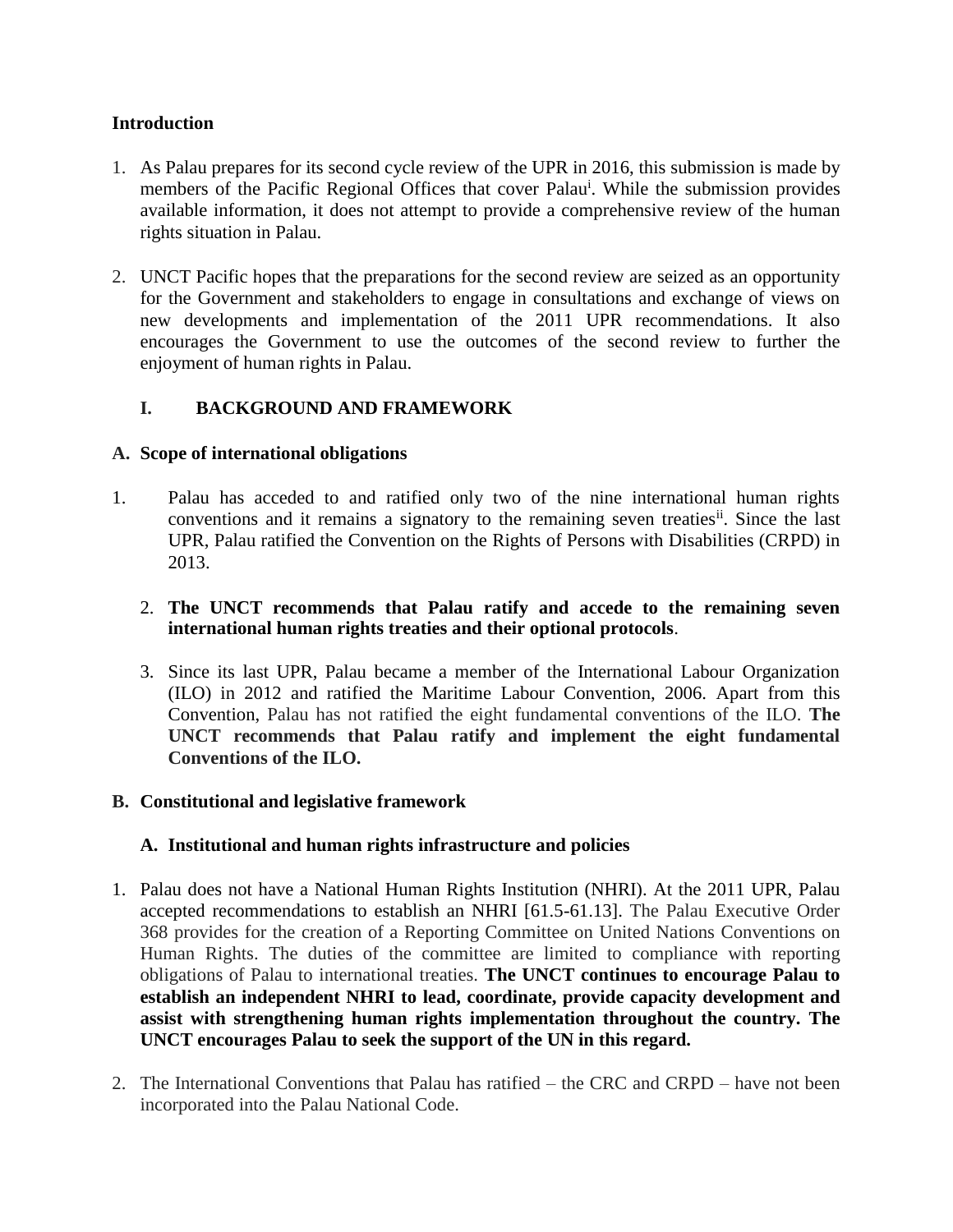- 3. The CRC is yet to be enacted into the Palau National Code by the Palau National Congress (*Olbiil Era Kelulau*). Legislation to provide for the full protection of children is yet to be enacted in Palau<sup>iii</sup>. The UNCT encourages the Government of Palau to incorporate the **provisions of the CRC into the domestic legal system.**
- 4. There is currently no overarching agency or institution that takes a lead role in policy development and monitoring service to ensure protection of children. **The UNCT encourages Palau to establish a national body to develop and coordinate services for addressing the rights of children and child protection issues.**

## **II. PROMOTION AND PROTECTION OF HUMAN RIGHTS ON THE GROUND**

## **A. Cooperation with international human rights mechanisms**

# **III. IMPLEMENTATION OF INTERNATIONAL HUMAN RIGHTS OBLIGATIONS**

## **A. Equality and non-discrimination**

- 5. Under the Constitution of Palau, women are afforded equality of opportunity with men. Customary law has constitutional status in Palau, and the application of customary practices influences formal criminal procedures.
- 6. Palau has not ratified CEDAW, but remains a signatory. In early 2008, a resolution to ratify CEDAW was approved by the Senate but it was not approved by the House of Delegates. There remains feeling from influential traditional leaders that sections of CEDAW are not applicable to Palau and that it is an imposition of issues and context being imposed on Palauans. **The UNCT encourages Palau to ratify CEDAW.**
- 7. Palau has taken steps to address Domestic Violence (DV) and child abuse in the country. In 2012, Palau passed the Family Protection Act. The FPA criminalizes domestic violence, institutes a no-drop policy for domestic violence and stipulates that customary restitution for DV cases does not do away with criminal charges for DV.
- 8. The FPA provides for a broad definition of domestic violence, makes protection orders accessible and highlights the need for the establishment and coordination between services for survivors of violence. More specifically, the Act expands on and strengthens the ability of police officers to assist family violence victims and outlines legal penalties for acts of family violence and abuse. There are several important areas that are not addressed in the FPA: the definition of rape is limited to sexual intercourse and spousal rape is still exempt from prosecution. The common law rule requiring proof of physical resistance in order to prove absence of sexual consent is still applied, as is the defence of reasonable belief that a victim was of lawful age of consent.<sup>iv</sup>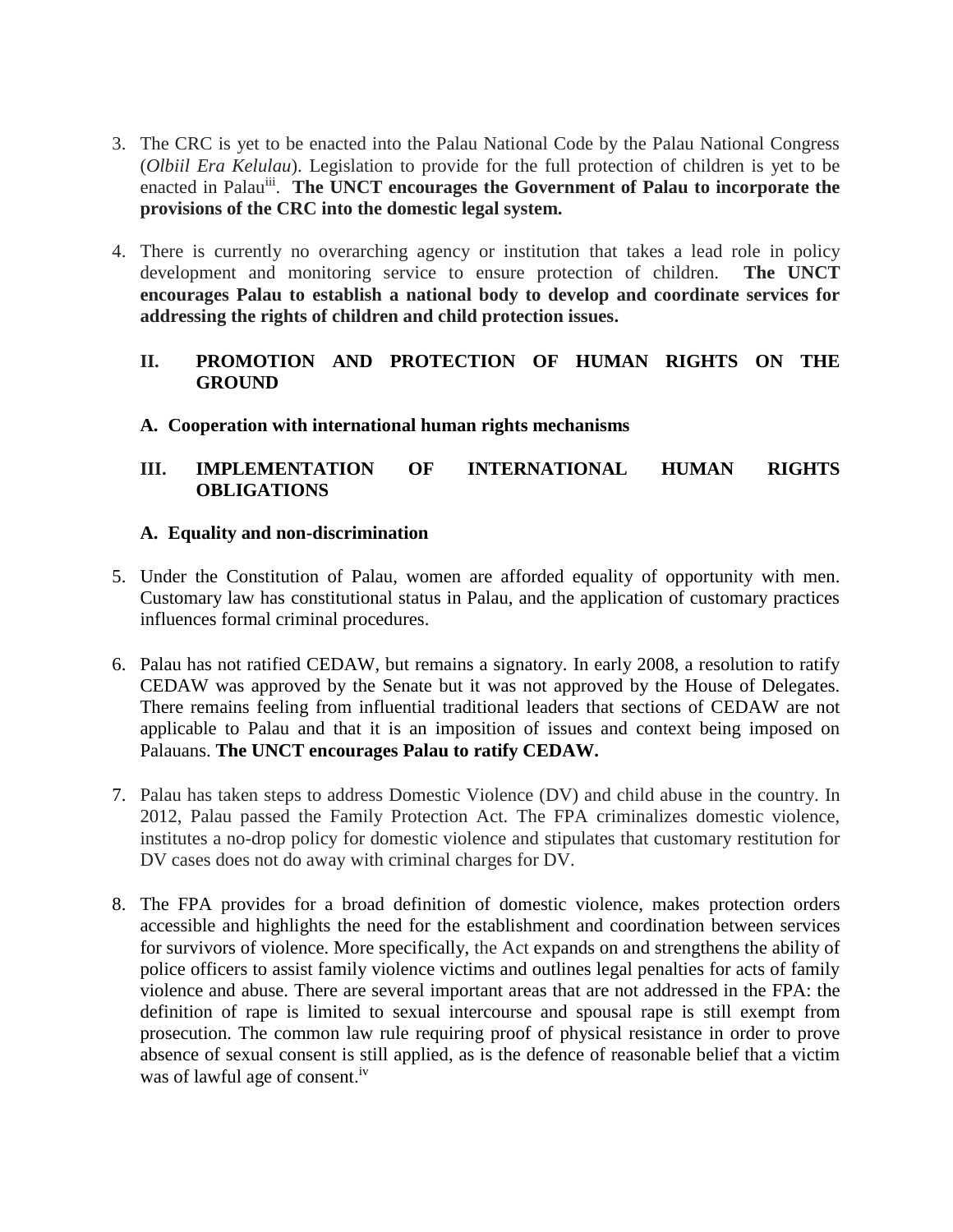- 9. At present, although protection measures are outlined in the FPA, there are no protection measures in place, specifically shelters and other services to support victims and especially for women and children survivors. **The UNCT encourages that the Government establish protection services for survivors of domestic violence and child abuse.**
- 10. Palau does not have legislation on sexual harassment, human trafficking or sex tourism.
- 11. **The UNCT commends the passing of the Family Protection Act and encourages the Government of Palau to raise awareness and advocacy among targeted audiences for greater understanding and knowledge of the provisions of this legislation. The UNCT urges the Government of Palau to develop legislation to address the issues of human trafficking and sex tourism, and to repeal discriminatory provisions in the Penal Code.**
- 12. In 2011, Palau amended the National Code to include penalties for mandatory reporters for failing to report incidences of child abuse.
- 13. Palau has commenced the development of a National Gender Policy with support from the Secretariat of the Pacific Community (SPC). The Gender Policy will be driven by empowered communities and will build upon social networks to communicate, coordinate, share data, funds and knowledge. The Gender Policy is perceived to be a part of a wider sustainable development strategy. It will be informed by the culture policy and will in turn inform the energy, transportation and trade policy, the sustainable land management, water and food security policy, the health policy and the climate change and disaster risk policy.
- 14. Palau revised its Penal Code and decriminalized consensual same sex sexual activity in April 2014. Prior to this, 'sodomy' was a crime under section 2803, Chapter 28 of Title 17 of the Palau National Code. In 2011, Palau had accepted recommendations to decriminalize sexual relations between consenting adults of the same sex [62.38-62.40].

## **Right to life, liberty and security of the person**

15. In December 2012 and November 2013, super typhoons ST Bopha and ST Haiyan devastated communities throughout Palau and State of Emergencies were declared on both instances. These natural disasters displaced hundreds of people, completely damaged homes and public infrastructure and destroyed livelihoods. There were no reports of fatalities from these super storms. The Palau Government sought assistance from UNOCHA and IFRC for emergency responses planning. UNDP also assisted the Government with early recovery planning efforts and the Government directly took on the recovery efforts.

## **Administration of justice, including impunity, and the rule of law**

16. The United Nations Development Programme in partnership with the United Nations office on Drugs & Crime (UNODC) have been supporting the Government of Palau in its implementation of the UN Convention Against Corruption (UNCAC), specifically on provisions for Criminalisation and Law enforcement (under Chapter III) and International Cooperation (under Chapter IV).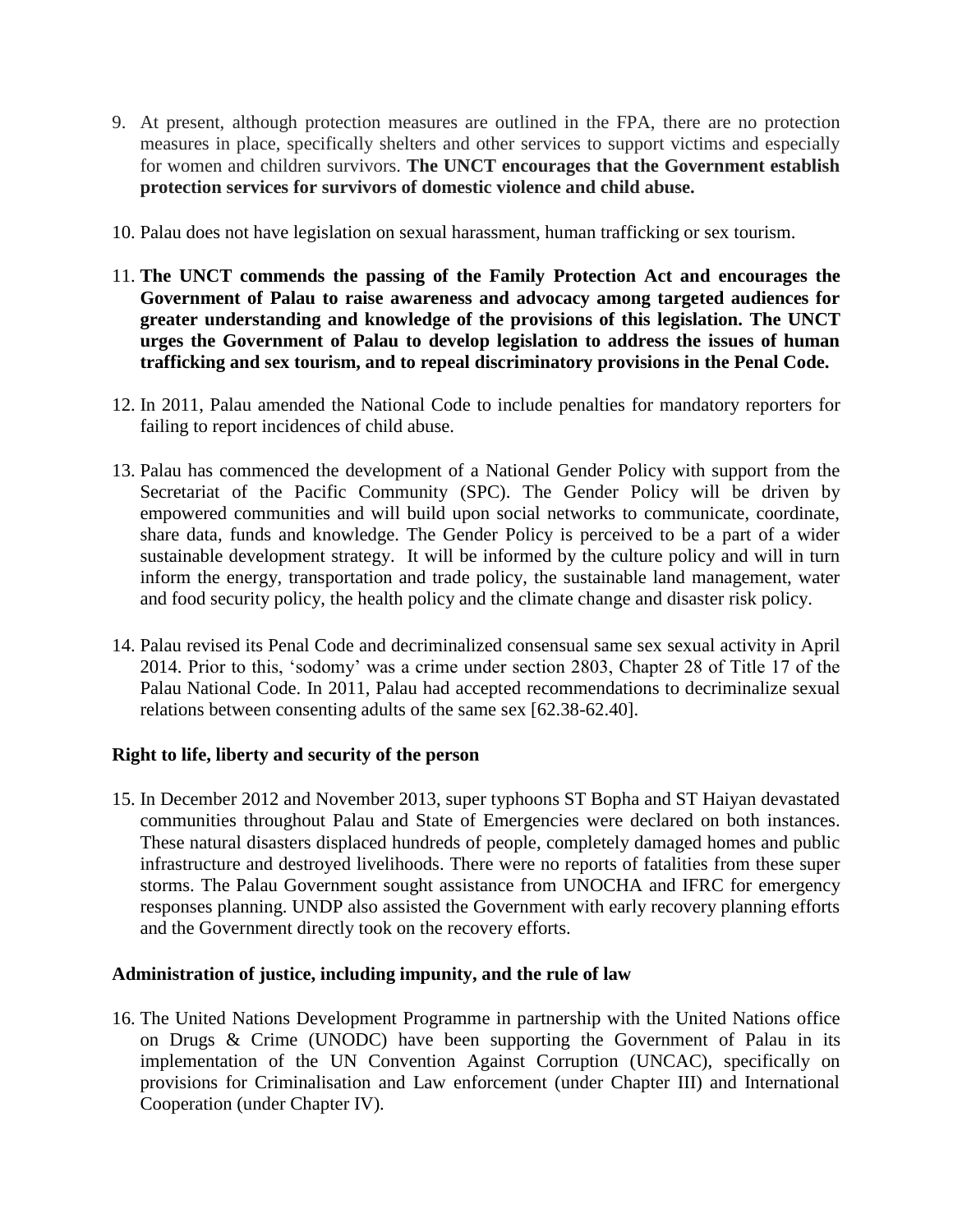17. Palau recently underwent a peer review process under the UNCAC review mechanism in April 2015 and a number of successes and challenges were identified in the implementation of the two chapters. Importantly, a number of recommendations<sup> $v$ </sup> were also put forward by the two State parties (Malaysia and Cambodia) that reviewed Palau. **The UNCT encourages the Government of Palau to consider the recommendations made under the UNCAC review mechanism, and to develop a timeline for its progressive implementation.**

#### **Right to participate in public and political life**

- 18. Palau has a bicameral Congressional system. The House of Delegates has 16 members, representing the 16 States of Palau. Delegates are elected through a first-past-the-post electoral system. There are no women Delegates. The Senate has 13 members, 3 of whom are women, and are elected from a common roll across the entire country. Elections are held every 4 years for both Houses.
- 19. Although Palau is a matrilineal country, historically, women's representation in the national Congress has been limited.
- 20. UNDP in partnership with the national Congress, and Ministry of Community & Cultural Affairs have facilitated two 'Practice Parliaments for women leaders', in 2011, and 2013 respectively, as a way of demystifying the role and work of parliaments to women leaders, and to the public in general, and also to showcase the leadership and capacity of women as potential 'Delegates' and 'Senators' in the lead up to national elections. The two Practice Parliaments for women leaders received national media attention, as well as praise and criticism from the public, but have triggered national discussions on the issue the need for gender balance in Congress. **The UNCT encourages the Government, and Congress to promote the national dialogue and awareness raising on the issue of gender equity in decision making at the highest levels of government and in Congress, and to develop policies to promote women's participation in national decision making structures and processes.**

#### **Right to work and to just and favorable conditions of work**

- 21. Palau requested ILO technical assistance to undertake a review of labor legislation and make recommendations to assist in the realization of key ILO standards. The Government of Palau has been actively engaged on a programme of work to review its labour laws with technical assistance from the ILO.
- 22. **The UNCT recommends strengthened Government effort to improve the situation of workers to have adequate protection against acts of anti-union discrimination in respect of their employment, especially migrant workers.**

## **Right to health**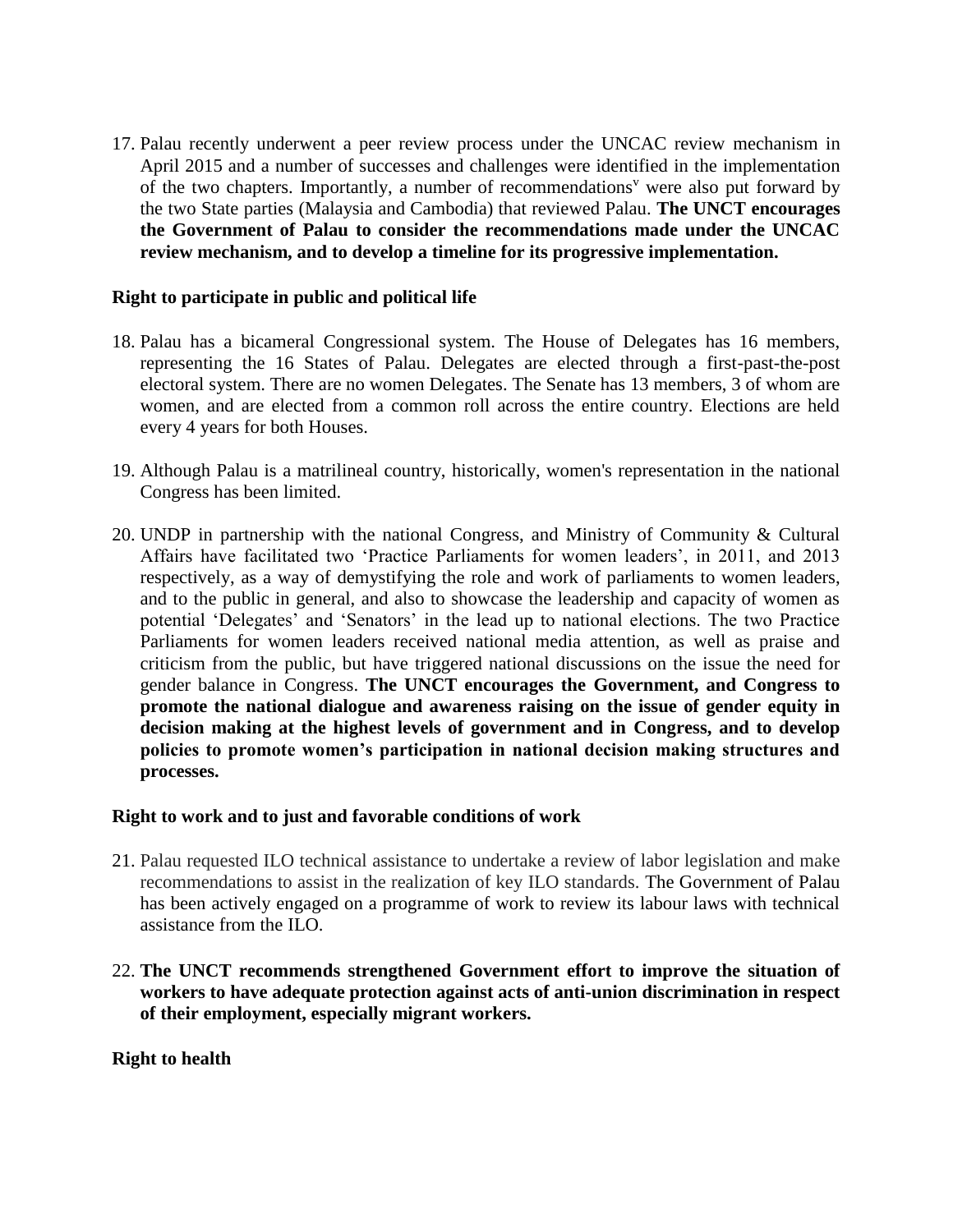- 23. In 2011, Palau stated that Non Communicable Diseases (NCDs) were a national health emergency<sup>vi</sup>. Palau has developed the NCD Strategic Plan 2015-2020 to address the occurrence and effects of NCDs on communities and in 2015 an Executive Order No. 379 was signed which authorizes the establishment of an NCD coordination mechanism. **The UNCT encourages Palau to seek support from the UN to combat the occurrence and impacts of NCDs.**
- 24. Palau has a comprehensive national policy, the Palau Public Health Strategic Plan 2008- 2013, that addresses sexual and reproductive health services at no or minimal financial cost. This includes universal access to quality reproductive health services for women and young people including girls. UNFPA supports the country through the provision of reproductive health commodities including contraceptives at no cost. In addition, capacity development is being undertaken amongst health staff to ensure that women and men have an informed choice of the contraceptive methods they use. **The UNCT recommends that Palau allocate dedicated funds to procure some of the essential reproductive health commodities, and limit the dependency on outside sources, which could affect the health of Palauans especially women and girls.**
- 25. Palau criminalizes prostitution as stated in the Palau National Code under the Crimes Anti-Prostitution Act. This could drive the practice underground and make it more difficult to assess and treat sexual reproductive health conditions including HIV and other Sexually Transmitted Infections which invariably aids the spread of these conditions.
- 26. Palau has a high migrant population, which are mainly young males seeking employment to remit back home. Some work is needed to assess the Reproductive Health needs of this group and ensure that their needs are captured by the national health system. This takes into account the fact that this could be a risk group for HIV and other Sexually Transmitted Infections due to sexual contact with sex workers and unsafe sexual practices.
- 27. With the results of the national Family Health and Safety Study released in 2014, discussions are underway on how to ensure that the health system is more responsive to Gender-based Violence. This includes more relevant and sensitive data collection and patient information system, development of service guidelines and protocols, allocation and development of dedicated health staff and enhanced advocacy and awareness at the community level.

## **Persons with disabilities**

28. The Palau Government has developed a National Disability Inclusive Policy 2015-2020 which is awaiting endorsement. **The UNCT encourages the Government to endorse and implement the national disability policy in line with international standards on the rights of persons with disabilities.**

## **Right to development and environmental issues**

29. Palau is extremely dependent on imported petroleum products. The Government of Palau has long recognised the need for energy conservation and other measures, as exemplified by the